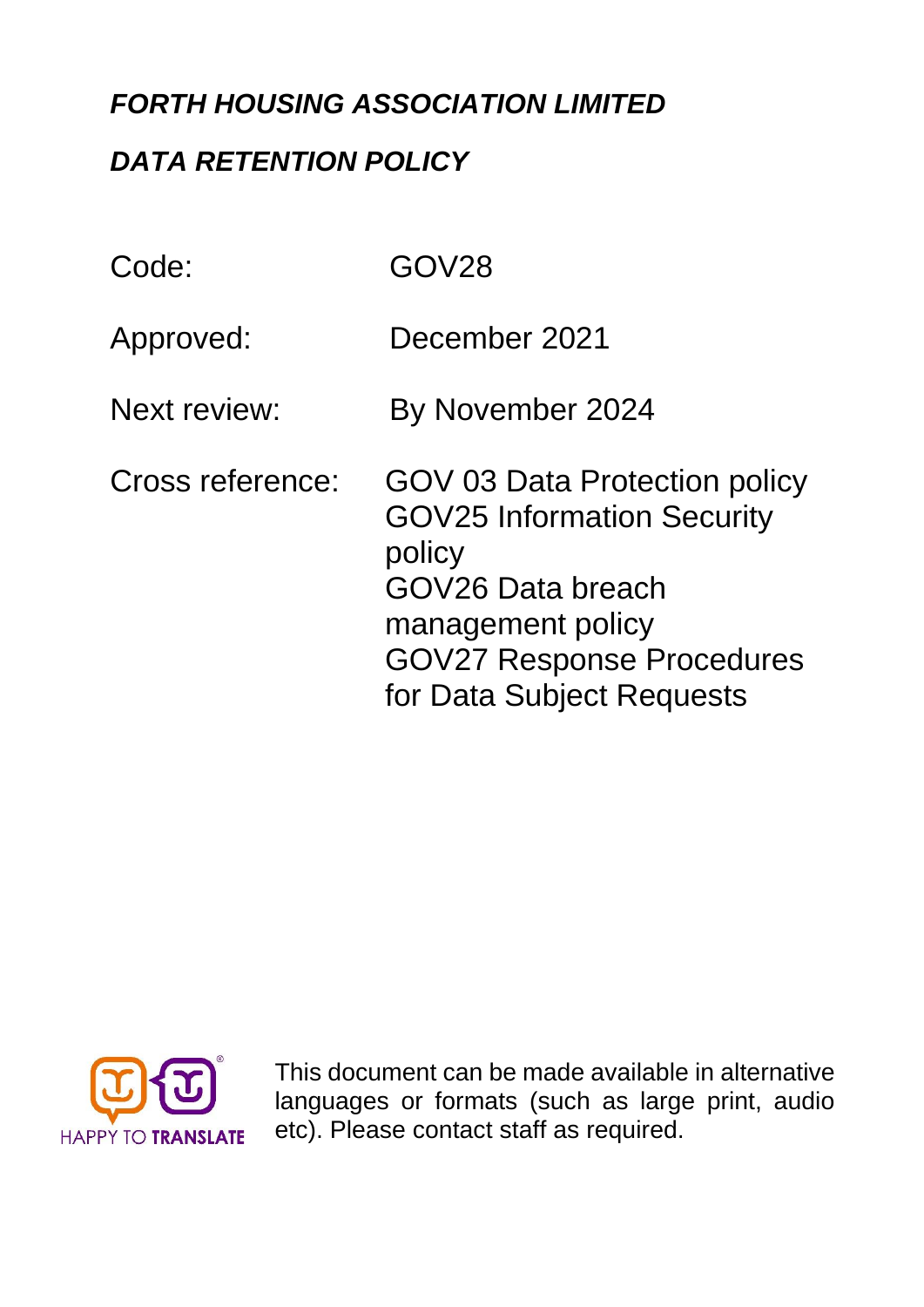# *FORTH HOUSING ASSOCIATION LIMITED*

# *DATA RETENTION POLICY*

### **1 Introduction**

- 1.1 Our corporate information, records and data are important to how we conduct business and manage employees.
- 1.2 There are legal and regulatory requirements for us to retain certain data, usually for a specified amount of time. We also retain data to help our business operate and to have information available when we need it. However, we do not need to retain all data indefinitely, and retaining data can expose us to risk as well as be a cost to our business.
- 1.3 This Policy explains our requirements to retain data and to dispose of data and provides guidance on appropriate data handling and disposal.
- 1.4 Failure to comply with this Policy can expose us to fines and penalties, adverse publicity, difficulties in providing evidence when we need it and in running our business.
- 1.5 This Policy covers all data that we hold or have control over. This includes physical data, such as hard copy documents, contracts, notebooks, letters and invoices. It also includes electronic data, such as e-mails and electronic documents. It applies to both personal data and non-personal data. In this Policy, we refer to this information and these records collectively as "data".
- 1.6 This Policy also covers data that is held by third parties on our behalf, for example, cloud storage providers or offsite data storage.

## **2 Guiding principles**

- 2.1 Through our data retention practices, we aim to meet the following commitments:
	- 2.1.1 We comply with legal and regulatory requirements to retain data.
	- 2.1.2 We comply with our data protection obligations, in particular, to keep personal data no longer than is necessary for the purposes for which it is processed.
	- 2.1.3 We handle, store and dispose of data responsibly and securely.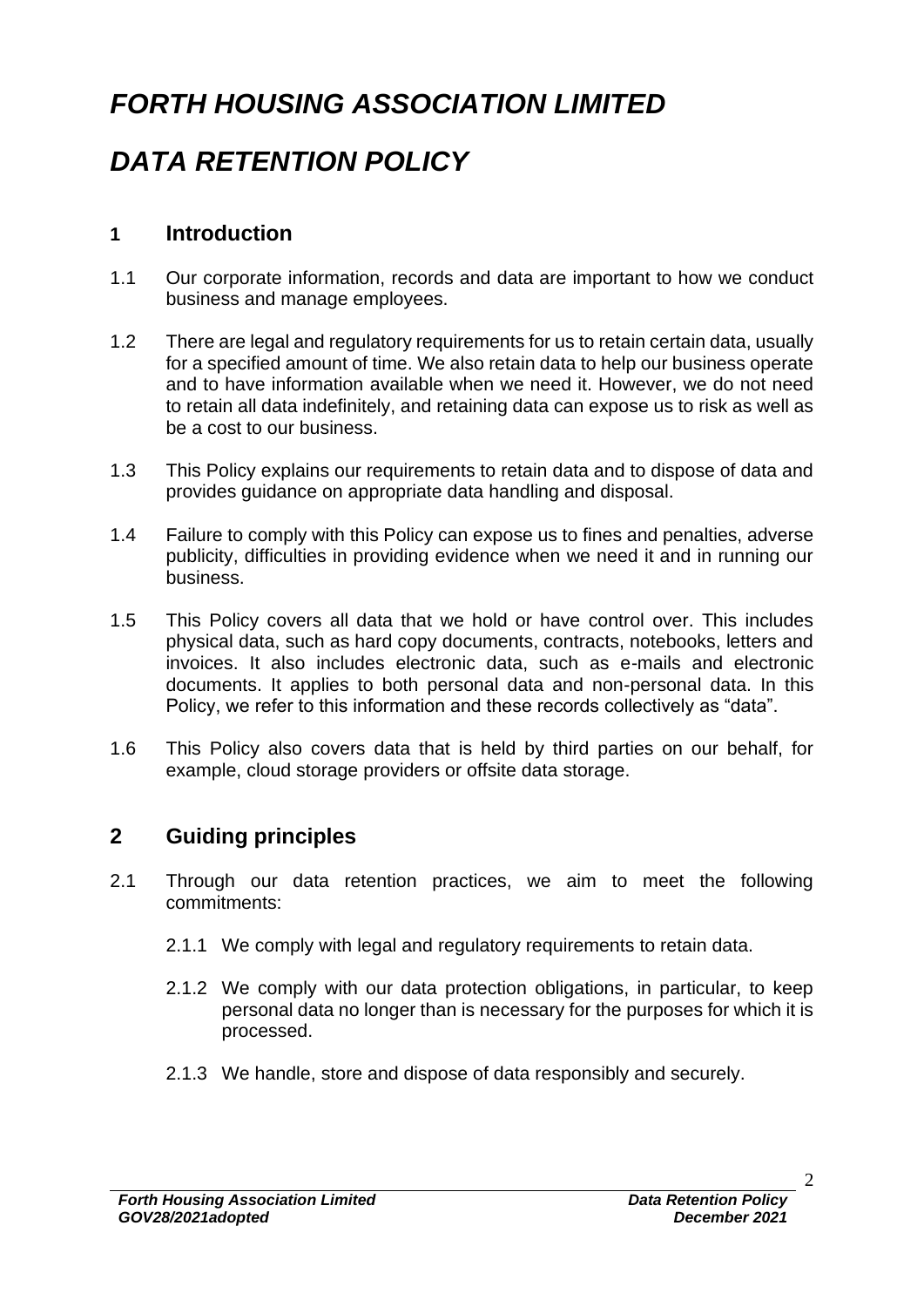- 2.1.4 We create and retain data where we need this to operate our business effectively, but we do not create or retain data without good business reason.
- 2.1.5 We allocate appropriate resources, roles and responsibilities to data retention.
- 2.1.6 We regularly remind employees of their data retention responsibilities.
- 2.1.7 We regularly monitor and audit compliance with this Policy and update this Policy when required.

### **3 Role and responsibilities**

- 3.1 We aim to comply with the laws, rules, and regulations that govern our organisation and with recognised good practices. All employees must comply with this Policy. Failure to do so may subject us to serious civil and / or criminal liability.
- 3.2 Our Data Protection Officer (DPO) is responsible for identifying the proper period of retention for our data and for providing guidance and training to employees in relation to this Policy. Employees are, however, responsible for handling the destruction of data whose retention period has expired.

#### **4 Recommended retention periods**

- 4.1 Certain data is more important to us and is therefore listed in the recommended retention periods set out in the Schedule to this Policy as being required to be retained permanently. This may be because we have a legal requirement to retain it permanently (so that we can produce it in the future), or because we may need it as evidence of our transactions, or because it is important to the running of our business.
- 4.2 Some data may be discarded or deleted once it has served its useful purpose or the period for bringing any claims against us has expired. The recommended retention periods set out in the Schedule to this Policy specify time periods for the retention of such data. Such data must not be retained beyond this period, unless a valid and strong business reason justifies its continued retention. If employees are unsure whether to retain certain data beyond the recommended retention period, they should consult the DPO.
- 4.3 If data is not listed in the recommended retention periods set out in the Schedule to this Policy, employees should consult the DPO for guidance.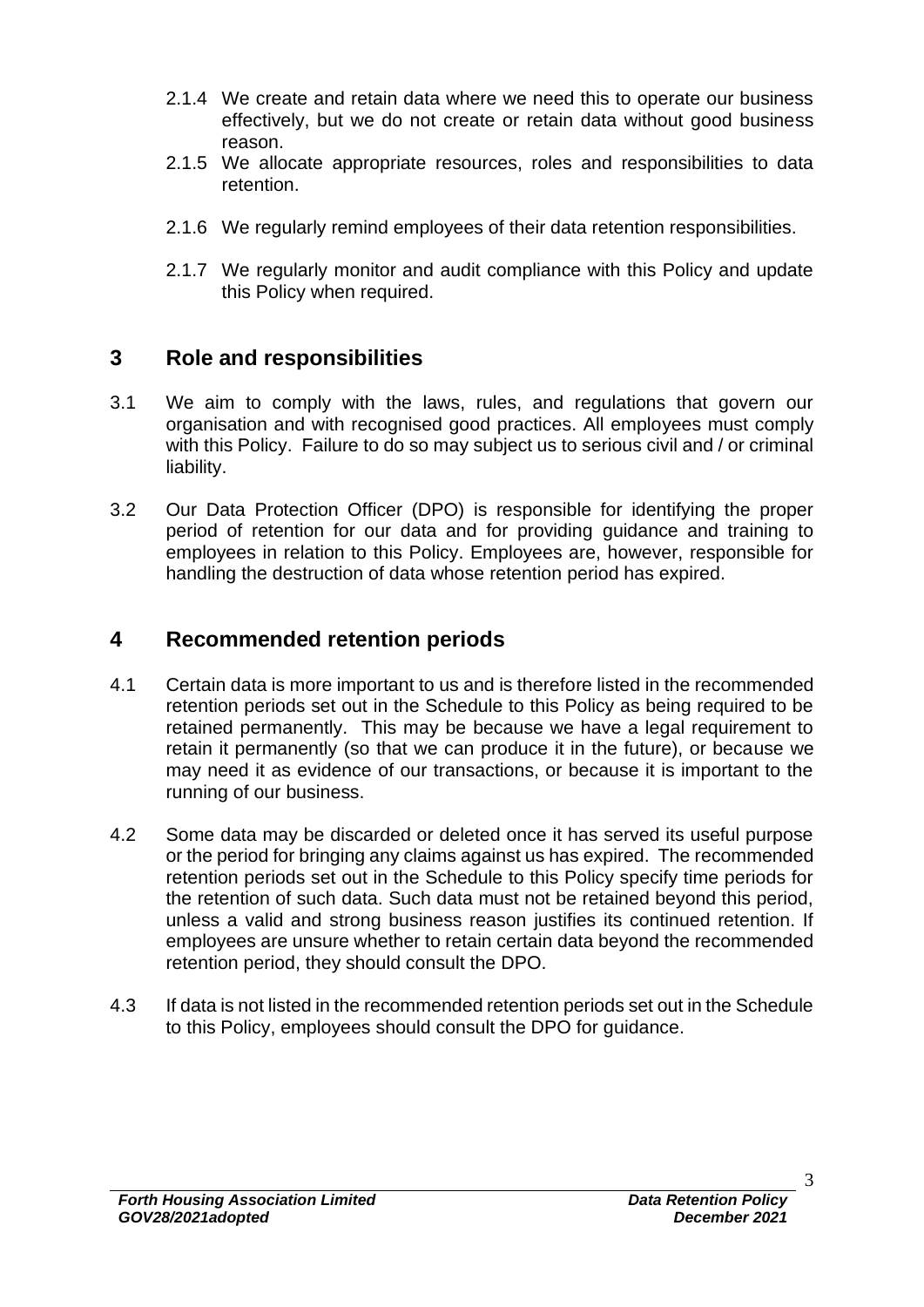## **5 Disposal and destruction of data**

- 5.1 Hard copy data must be destroyed by shredding and electronic data must be deleted securely. No hard copy data should be destroyed by recycling.
- 5.2 Data must not be destroyed if the DPO confirms that its continued retention is relevant and necessary for the purposes of legal proceedings in which we are involved.

## **6 Consequences of failure to comply**

- 6.1 We take compliance with this Policy very seriously. Failure to comply with the Policy may lead to disciplinary action for an employee under our procedures, and this action may result in dismissal for gross misconduct.
- 6.2 Any questions or concerns about this Policy should be directed to the DPO.

### **7 Review**

7.1 This policy will be reviewed at least every 3 years by the Management Committee and staff are responsible for ensuring that it meets legal and good practice requirements.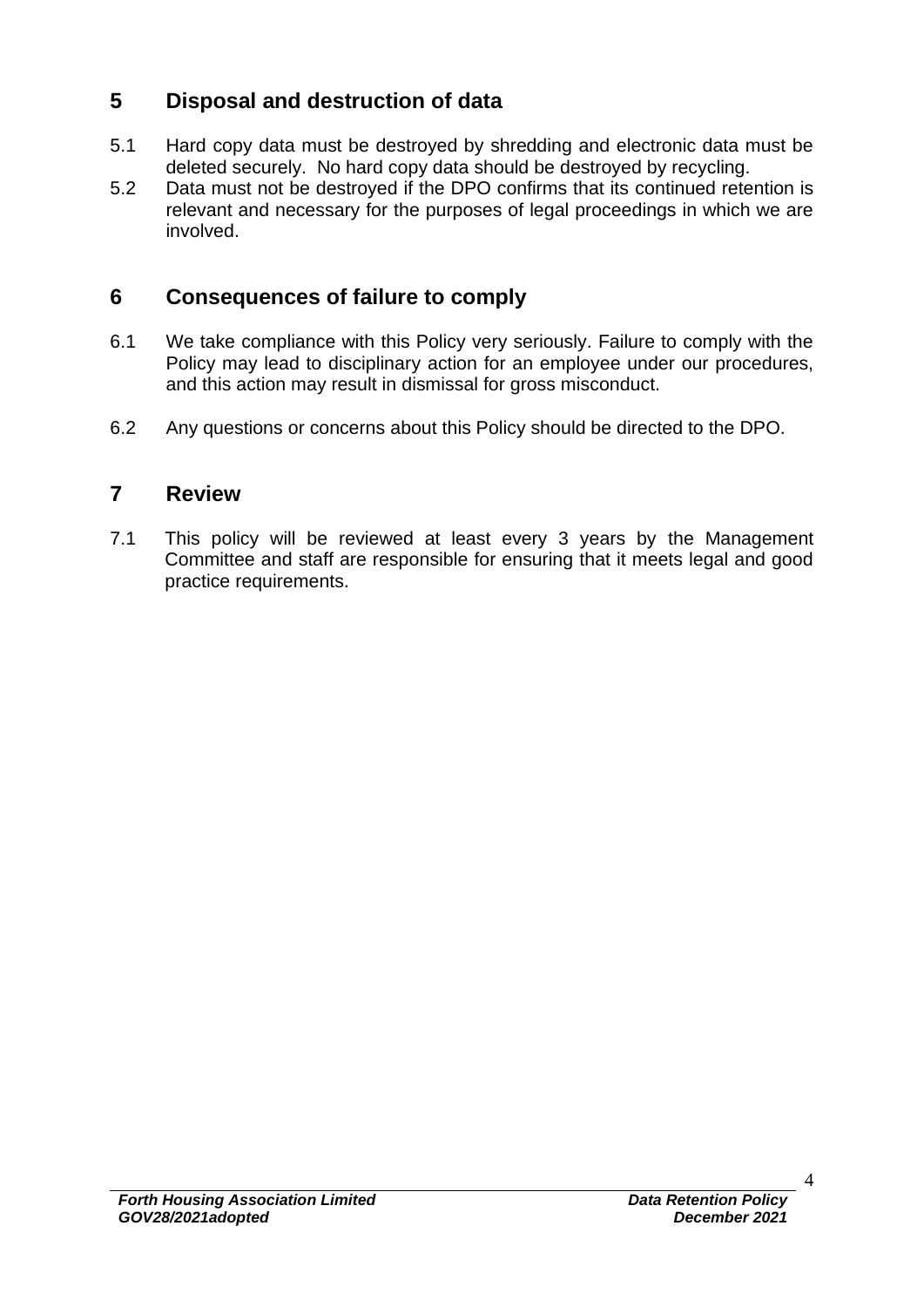#### **SCHEDULE RECOMMENDED DATA RETENTION PERIODS**

| Type of data                                                                                                                                                                                                                                                                                                                                                                                                                   | <b>Recommended retention period</b>    |
|--------------------------------------------------------------------------------------------------------------------------------------------------------------------------------------------------------------------------------------------------------------------------------------------------------------------------------------------------------------------------------------------------------------------------------|----------------------------------------|
|                                                                                                                                                                                                                                                                                                                                                                                                                                | <b>Governance and Management</b>       |
| Certificate of registration as a<br>registered social landlord from SHR<br>Confirmation of registration as a<br>$\bullet$<br>Scottish charity from OSCR<br>Confirmation of charitable status<br>from HMRC<br>Certificate of registration as a<br>$\bullet$<br>registered society with the FCA<br>Certificate of registration as a care<br>$\bullet$<br>provider with the Care Inspectorate<br><b>Rules and Standing Orders</b> | Permanent                              |
| Applications for membership                                                                                                                                                                                                                                                                                                                                                                                                    | 5 years from date of end of membership |
| Full membership register<br>Abbreviated membership register<br>Register of share certificates<br>Register of tenant organisations                                                                                                                                                                                                                                                                                              | Permanent                              |
| Board member declarations of<br>interest<br>Board member documents, including<br>appointment letters and bank details                                                                                                                                                                                                                                                                                                          | 6 years from end of membership         |
| Board (and AGM and SGM) minutes<br>and resolutions (including special<br>resolutions)                                                                                                                                                                                                                                                                                                                                          | Permanent                              |
| Board (and AGM and SGM) papers<br>(including notice of Board meetings,<br>AGMs and SGMs), whether in paper<br>or electronic form)                                                                                                                                                                                                                                                                                              | 6 years from date of issue             |
| <b>Register of Board members</b>                                                                                                                                                                                                                                                                                                                                                                                               | Permanent                              |
| Register of payments and benefits<br>Register of gifts and hospitality                                                                                                                                                                                                                                                                                                                                                         | 10 years from date of register entry   |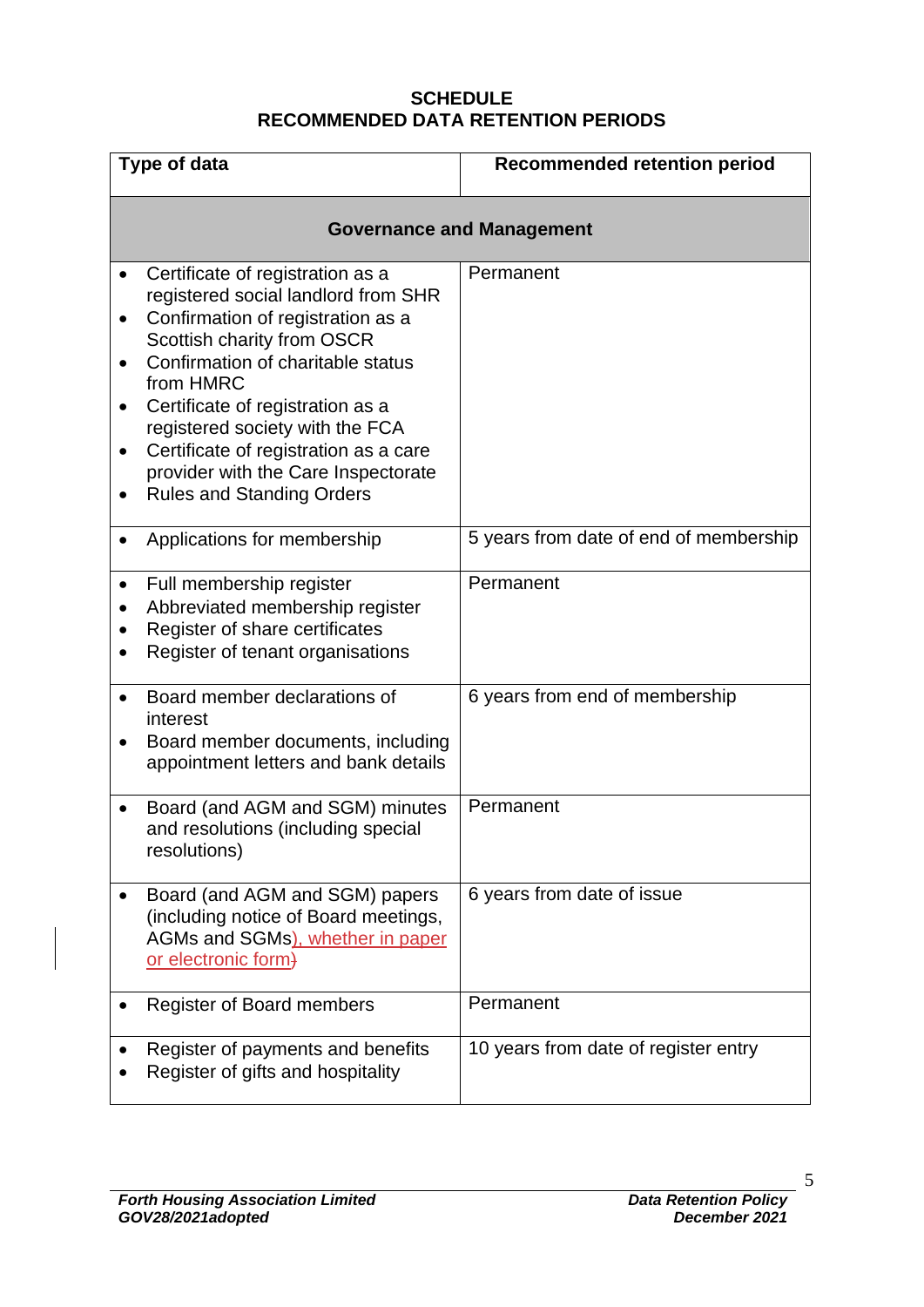| <b>Recommended retention period</b><br>Type of data<br>5 years from date of submission<br>Annual return on the Scottish Social<br>Housing Charter, including<br>supporting information<br>Permanent<br>Annual return to the FCA<br>5 years from date of completion<br>Business plans and supporting<br>$\bullet$<br>documentation<br><b>Business continuity plans</b><br>Permanent<br><b>Risk registers</b><br><b>Housing Management and Financial Inclusion / Income Maximisation</b><br>6 years from date of end of tenancy<br>Housing application form (including<br>$\bullet$<br>equalities and medical information)<br>Information relating to children (as<br><b>Tenancy offer letters</b><br>$\bullet$<br>dependents) may be subject to<br>Tenant visit records<br>extended data retention periods,<br>Tenancy agreement*<br>depending on insurer's requirements.<br>Emergency contact information /<br>$\bullet$<br>This could be up to 100 years after the<br>next of kin<br>last contact with the child.<br>Correspondence to and from tenants<br>$\bullet$<br>Tenants' contact details<br>$\bullet$<br>* Could retain the front page containing<br>Tenants' identity documentation<br>٠<br>the tenant's name and the signature<br>Pet permissions<br>page of the original hard copy tenancy<br>Alterations permissions<br>agreement, provided that a copy of the<br>Changes to tenancy, including<br>blank version of the standard tenancy<br>assignations, changes to joint<br>agreement is retained. Some courts<br>tenancy, mutual exchange requests,<br>may accept an electronic / scanned<br>sublets and succession forms and<br>version of the tenancy agreement, but<br>letters<br>this depends on how advanced the<br>Powers of attorney / mandates of<br>document management system is in<br>authority<br>terms of creating and retaining audit<br>Guardianship documentation<br>trails of scanned documents i.e.<br>Tenancy reference requests<br>$\bullet$<br>whether it is possible to prove beyond<br>(received and provided)<br>doubt that the scanned version is<br><b>Housing Benefit related</b><br>٠ |  |                                    |
|-----------------------------------------------------------------------------------------------------------------------------------------------------------------------------------------------------------------------------------------------------------------------------------------------------------------------------------------------------------------------------------------------------------------------------------------------------------------------------------------------------------------------------------------------------------------------------------------------------------------------------------------------------------------------------------------------------------------------------------------------------------------------------------------------------------------------------------------------------------------------------------------------------------------------------------------------------------------------------------------------------------------------------------------------------------------------------------------------------------------------------------------------------------------------------------------------------------------------------------------------------------------------------------------------------------------------------------------------------------------------------------------------------------------------------------------------------------------------------------------------------------------------------------------------------------------------------------------------------------------------------------------------------------------------------------------------------------------------------------------------------------------------------------------------------------------------------------------------------------------------------------------------------------------------------------------------------------------------------------------------------------------------------------------------------------------------------------------------------------------------------------|--|------------------------------------|
|                                                                                                                                                                                                                                                                                                                                                                                                                                                                                                                                                                                                                                                                                                                                                                                                                                                                                                                                                                                                                                                                                                                                                                                                                                                                                                                                                                                                                                                                                                                                                                                                                                                                                                                                                                                                                                                                                                                                                                                                                                                                                                                                   |  |                                    |
|                                                                                                                                                                                                                                                                                                                                                                                                                                                                                                                                                                                                                                                                                                                                                                                                                                                                                                                                                                                                                                                                                                                                                                                                                                                                                                                                                                                                                                                                                                                                                                                                                                                                                                                                                                                                                                                                                                                                                                                                                                                                                                                                   |  |                                    |
|                                                                                                                                                                                                                                                                                                                                                                                                                                                                                                                                                                                                                                                                                                                                                                                                                                                                                                                                                                                                                                                                                                                                                                                                                                                                                                                                                                                                                                                                                                                                                                                                                                                                                                                                                                                                                                                                                                                                                                                                                                                                                                                                   |  |                                    |
|                                                                                                                                                                                                                                                                                                                                                                                                                                                                                                                                                                                                                                                                                                                                                                                                                                                                                                                                                                                                                                                                                                                                                                                                                                                                                                                                                                                                                                                                                                                                                                                                                                                                                                                                                                                                                                                                                                                                                                                                                                                                                                                                   |  |                                    |
|                                                                                                                                                                                                                                                                                                                                                                                                                                                                                                                                                                                                                                                                                                                                                                                                                                                                                                                                                                                                                                                                                                                                                                                                                                                                                                                                                                                                                                                                                                                                                                                                                                                                                                                                                                                                                                                                                                                                                                                                                                                                                                                                   |  |                                    |
|                                                                                                                                                                                                                                                                                                                                                                                                                                                                                                                                                                                                                                                                                                                                                                                                                                                                                                                                                                                                                                                                                                                                                                                                                                                                                                                                                                                                                                                                                                                                                                                                                                                                                                                                                                                                                                                                                                                                                                                                                                                                                                                                   |  |                                    |
| documentation, including<br>following its scan to the document<br>applications, claims (including<br>management system.<br>reinstatement claims), consent                                                                                                                                                                                                                                                                                                                                                                                                                                                                                                                                                                                                                                                                                                                                                                                                                                                                                                                                                                                                                                                                                                                                                                                                                                                                                                                                                                                                                                                                                                                                                                                                                                                                                                                                                                                                                                                                                                                                                                         |  | authentic and has not been altered |

Benefit department • Universal Credit related documentation

> *Data Retention Policy December 2021*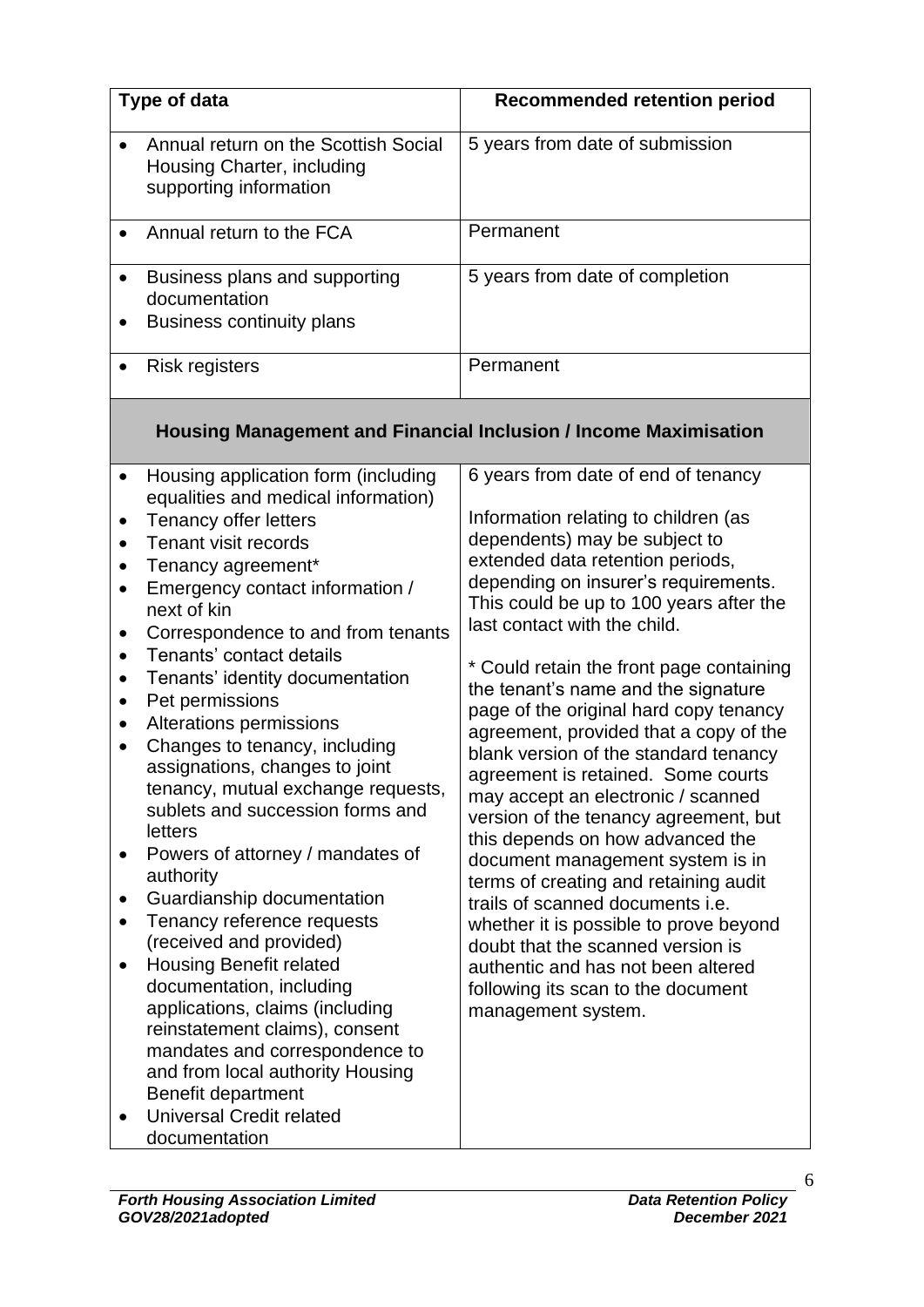|                        | Type of data                                                                                                                                                                                                                                                                                                                                                                                                                                                                                                                                                                                                                                                                                                            | <b>Recommended retention period</b>                                                                                |
|------------------------|-------------------------------------------------------------------------------------------------------------------------------------------------------------------------------------------------------------------------------------------------------------------------------------------------------------------------------------------------------------------------------------------------------------------------------------------------------------------------------------------------------------------------------------------------------------------------------------------------------------------------------------------------------------------------------------------------------------------------|--------------------------------------------------------------------------------------------------------------------|
| $\bullet$<br>$\bullet$ | Referrals for money and benefits<br>advice<br>Correspondence to and from DWP<br>Correspondence to and from local<br>authority Social Work department<br>Correspondence to and from support<br>agencies<br>Occupational therapists' reports<br>Anti-social behaviour incidents,<br>including Police reports, complaints,<br>witness statements and noise<br>recordings<br>End of tenancy form<br>Eviction case files<br>Void process documentation<br>Communications with local authority<br>regarding allocations<br>Diary notes on document<br>management system<br>Court letters, documents and notices<br>of proceedings, court reports,<br>correspondence with solicitors and<br>correspondence to and from Shelter |                                                                                                                    |
|                        | Abandonment files                                                                                                                                                                                                                                                                                                                                                                                                                                                                                                                                                                                                                                                                                                       | 6 years from the date of last action                                                                               |
|                        | <b>SDM</b> records of<br>unsuccessful Unsuccessful housing<br>applications                                                                                                                                                                                                                                                                                                                                                                                                                                                                                                                                                                                                                                              | 5 years after notification of outcome of<br>application (paper copies of applications<br>destroyed after 6 months) |
|                        | Tenant satisfaction surveys and<br>consultations                                                                                                                                                                                                                                                                                                                                                                                                                                                                                                                                                                                                                                                                        | 3 years from date of completion                                                                                    |
|                        | Advice regarding benefits, debts<br>arrears reduction and income<br>maximisation, including details of<br>referrals to, and contact with, other<br>agencies                                                                                                                                                                                                                                                                                                                                                                                                                                                                                                                                                             | 6 months from the date of last action                                                                              |
|                        | Records of contact with children                                                                                                                                                                                                                                                                                                                                                                                                                                                                                                                                                                                                                                                                                        | Depends on the requirements of the<br>insurer                                                                      |
|                        |                                                                                                                                                                                                                                                                                                                                                                                                                                                                                                                                                                                                                                                                                                                         | <b>Maintenance and Works</b>                                                                                       |
|                        | Gas servicing schedule<br>Decanting records                                                                                                                                                                                                                                                                                                                                                                                                                                                                                                                                                                                                                                                                             | 5 years from date of end of tenancy                                                                                |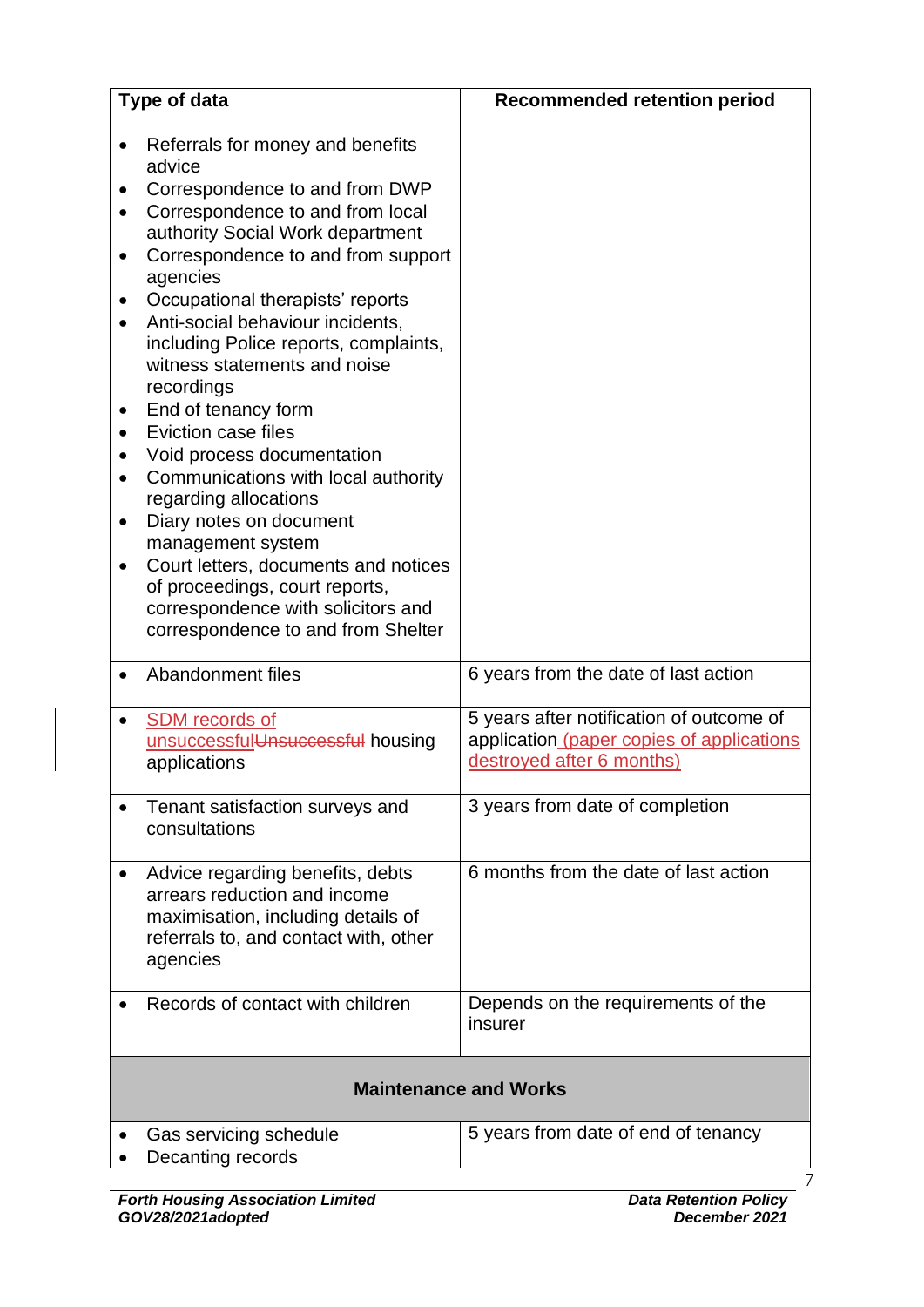|                  | Type of data                                                                                                                                            | <b>Recommended retention period</b>                                                          |
|------------------|---------------------------------------------------------------------------------------------------------------------------------------------------------|----------------------------------------------------------------------------------------------|
|                  | Inspection / complaint file notes                                                                                                                       |                                                                                              |
|                  | <b>Housing Association Grant</b><br>documentation for stage 3<br>adaptations<br>Correspondence with tenant re:<br>works and adaptations<br>Works orders | 5 years from date of completion of<br>works                                                  |
|                  | Snagging reports                                                                                                                                        | 5 years from date of report                                                                  |
|                  | Stock condition surveys                                                                                                                                 | 5 years from date of survey                                                                  |
|                  | Electrical and gas safety inspections                                                                                                                   | 6 years from date of inspection                                                              |
|                  | Insurance claims                                                                                                                                        | Depends on the requirements of the<br>insurer (but minimum of 5 years from<br>date of claim) |
|                  |                                                                                                                                                         | <b>Housing Support</b>                                                                       |
|                  | Care and support plans                                                                                                                                  | Permanent                                                                                    |
|                  | Contact notes<br>Occupancy agreement<br>Health and communication needs                                                                                  | 5 years from date of end of occupancy                                                        |
|                  | Care Inspectorate inspection reports                                                                                                                    | 5 years from the end of the period of<br>inspection                                          |
|                  | <b>Factoring</b>                                                                                                                                        |                                                                                              |
|                  | Factoring agreement                                                                                                                                     | 5 years from date of termination of<br>factoring agreement                                   |
|                  | Communal work requests                                                                                                                                  | 5 years from the date of completion of<br>works                                              |
| $\ddot{\bullet}$ |                                                                                                                                                         |                                                                                              |

#### **Finance, Pensions and Insurance**

| Accounting records (including<br>cheque counterfoils, bank | 7 years from the end of the relevant<br>financial year |
|------------------------------------------------------------|--------------------------------------------------------|
|                                                            |                                                        |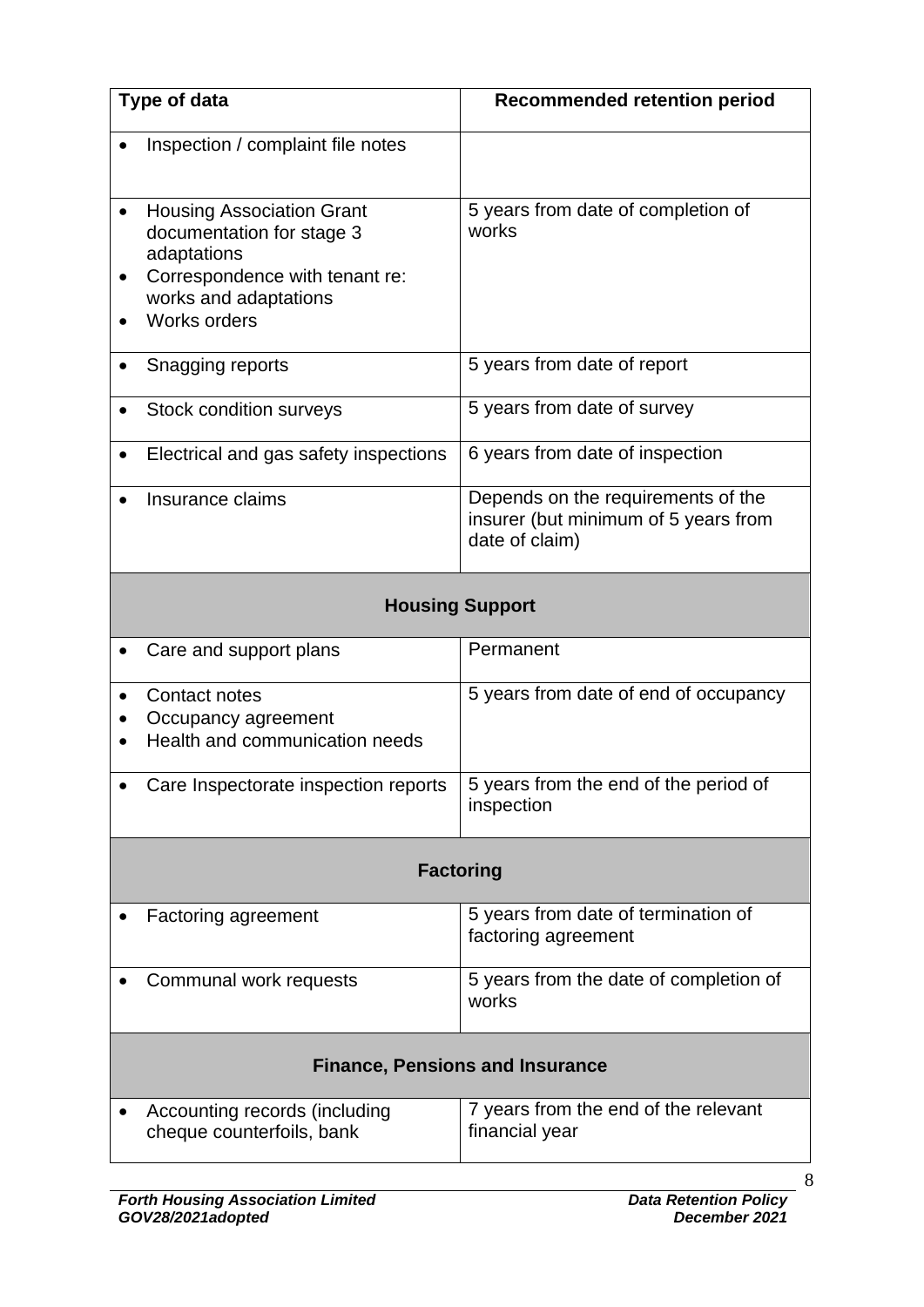|           | Type of data                                                                                                                                                                                                                                                                                                                                       | <b>Recommended retention period</b>                               |
|-----------|----------------------------------------------------------------------------------------------------------------------------------------------------------------------------------------------------------------------------------------------------------------------------------------------------------------------------------------------------|-------------------------------------------------------------------|
| $\bullet$ | statements and reconciliations and<br>charitable donations made)<br>Auditing records<br>Balance sheets and supporting<br>documents<br>VAT records and correspondence<br>Invoices<br>Credit and debit notes<br>Cash records, including petty cash<br>Creditor and debtor accounts<br>Orders and delivery notes                                      |                                                                   |
|           | Signed versions of accounts<br>Grant funding (HAG, etc.)                                                                                                                                                                                                                                                                                           | Permanent                                                         |
|           | Budgets and internal financial<br>reports                                                                                                                                                                                                                                                                                                          | 2 years from the end of the relevant<br>financial year            |
|           | Tax returns                                                                                                                                                                                                                                                                                                                                        | 10 years from the end of the relevant<br>financial year           |
|           | Tenant financial information,<br>including bank details                                                                                                                                                                                                                                                                                            | 7 years from the date of payment                                  |
|           | Rent payments and rent statements<br>Arrears correspondence<br>Debt recovery, earnings and bank<br>arrestments<br><b>Bankruptcy information</b>                                                                                                                                                                                                    | 5 years from date of end of tenancy                               |
|           | Rent refunds                                                                                                                                                                                                                                                                                                                                       | 7 years from the date of refund                                   |
|           | Employee salary records, records of<br>overtime, bonuses and benefits in<br>kind<br>Pay As You Earn (PAYE) records,<br>including wage sheets, deductions,<br>working sheets, calculations of the<br>PAYE income of employees and<br>relevant payments to them, the<br>deduction of tax from, or accounting<br>for tax in respect of, such payments | 7 years from date of termination of<br>employment                 |
|           | Employee bank account details                                                                                                                                                                                                                                                                                                                      | Termination of employment (once final<br>payments have been made) |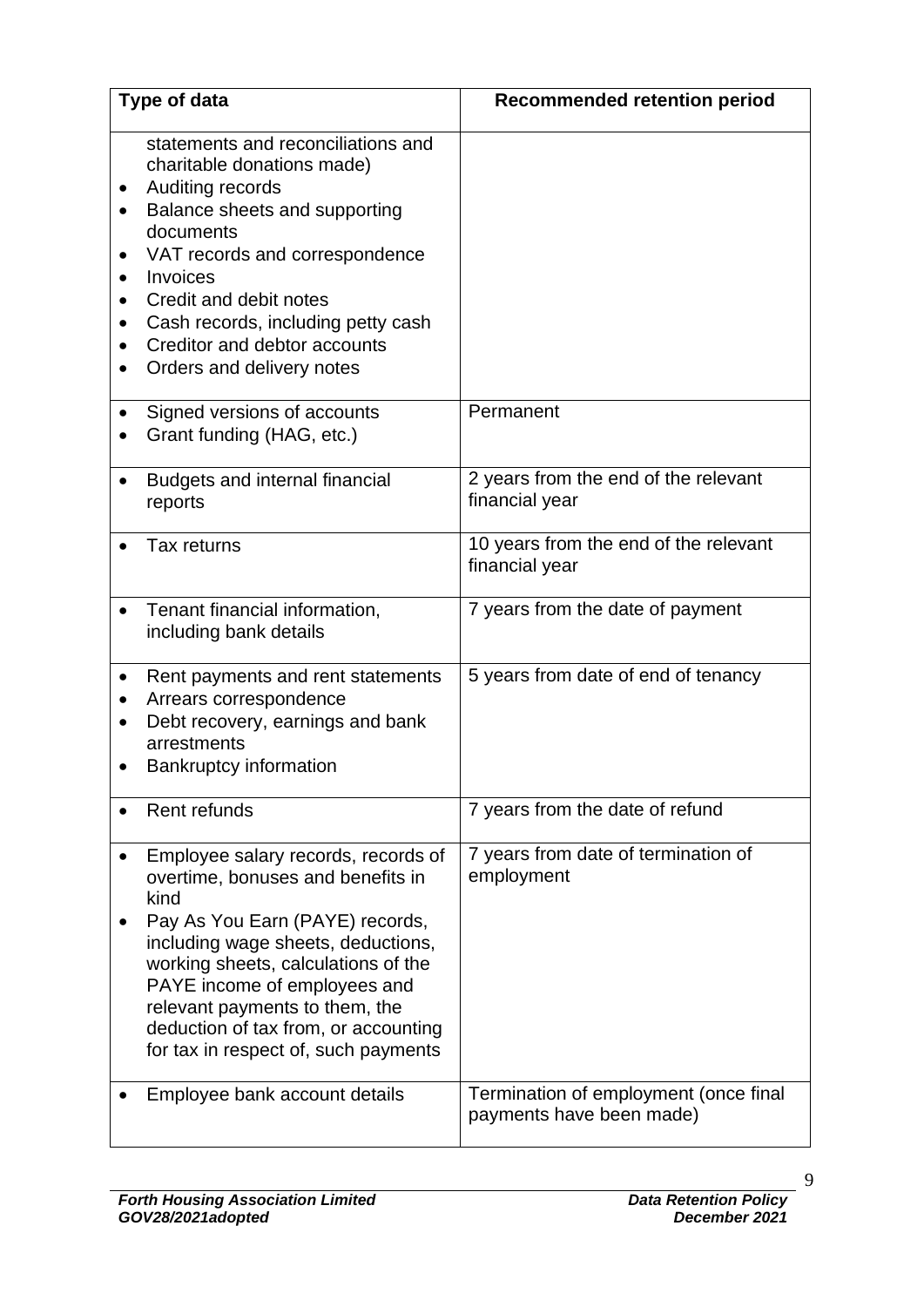|                        | Type of data                                                                                                                                                                                                                                                                                                                                                                                                                                                                            | <b>Recommended retention period</b>                                                                                               |
|------------------------|-----------------------------------------------------------------------------------------------------------------------------------------------------------------------------------------------------------------------------------------------------------------------------------------------------------------------------------------------------------------------------------------------------------------------------------------------------------------------------------------|-----------------------------------------------------------------------------------------------------------------------------------|
| $\bullet$<br>$\bullet$ | Copies of notices to employees (e.g.<br>P45, P60)<br>HMRC correspondence in relation to<br>tax codes, pay and tax details<br>Travel and subsistence payments<br>(including expense claims and<br>payments), season ticket advances<br>and loans to employees<br>Employee income tax records<br>Records of income on which<br>National Insurance contributions are<br>payable<br>Records of employer's and<br>employee's National Insurance<br>contributions<br>Correspondence with HMRC | 7 years after the end of the relevant<br>financial year                                                                           |
|                        | National minimum wage<br>requirements records, including<br>hours worked                                                                                                                                                                                                                                                                                                                                                                                                                | 3 years, beginning with the day upon<br>which the pay reference period<br>immediately following that to which they<br>relate ends |
|                        | Statutory sick, maternity, paternity<br>and shared parental pay records,<br>calculations, certificates or other<br>evidence                                                                                                                                                                                                                                                                                                                                                             | 3 years after the end of the relevant<br>financial year                                                                           |
|                        | Pension actuarial valuation reports<br>Returns of pension fund<br>contributions<br>Annual reconciliations of pension<br>fund contributions                                                                                                                                                                                                                                                                                                                                              | Permanent                                                                                                                         |
|                        | Documentation relating to retirement<br>benefits                                                                                                                                                                                                                                                                                                                                                                                                                                        | 6 years after the date of employee<br>retirement                                                                                  |
|                        | Pensioner records and investment<br>policies                                                                                                                                                                                                                                                                                                                                                                                                                                            | 12 years after end of benefits payable<br>under policy                                                                            |
|                        | Current and former insurance<br>policies and certificates                                                                                                                                                                                                                                                                                                                                                                                                                               | Permanent                                                                                                                         |
|                        | Annual insurance schedules                                                                                                                                                                                                                                                                                                                                                                                                                                                              | 6 years from the end of period of<br>insurance                                                                                    |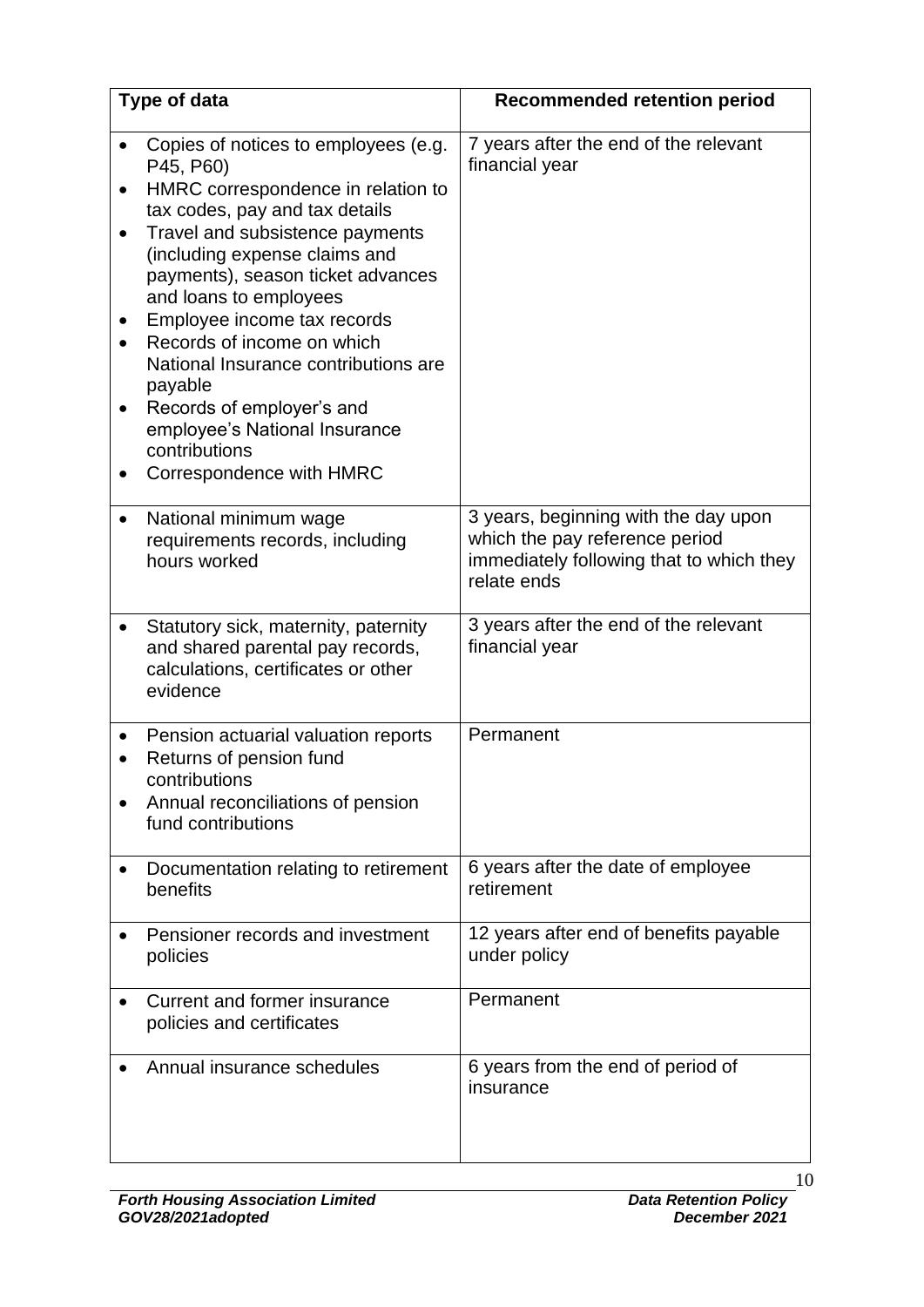| Type of data                                                                                                                                                                                                                                                                                                                       | <b>Recommended retention period</b>                                            |
|------------------------------------------------------------------------------------------------------------------------------------------------------------------------------------------------------------------------------------------------------------------------------------------------------------------------------------|--------------------------------------------------------------------------------|
|                                                                                                                                                                                                                                                                                                                                    |                                                                                |
|                                                                                                                                                                                                                                                                                                                                    | <b>Information Requests and Complaints</b>                                     |
| <b>GDPR</b> subject access request<br>$\bullet$<br>register<br>Third party disclosure register<br>Environmental information request<br>register                                                                                                                                                                                    | 6 years from date of register entry                                            |
| GDPR subject access request case<br>$\bullet$<br>files, personal data provided,<br>including legal advice and internal<br>communications regarding request<br>Environmental information request<br>case file, including record of<br>correspondence with applicant and<br>information provided                                     | 3 years from date of response / last<br>contact                                |
| Complaints to the Information<br>Commissioner (GDPR) and the<br><b>Scottish Information Commissioner</b><br>(environmental information)<br>Complaints (including stage 2<br>complaints, correspondence with the<br>SPSO and complaints performance<br>reports)<br>Data security incident and breach<br>investigation documentation | 6 years from date of last action / report<br>production / end of investigation |
| GDPR general compliance records                                                                                                                                                                                                                                                                                                    | 3 years                                                                        |
| Data security incident and breach<br>register                                                                                                                                                                                                                                                                                      | Permanent                                                                      |
| <b>Health and Safety</b>                                                                                                                                                                                                                                                                                                           |                                                                                |
| Health and safety assessments<br>Health and safety policy statements<br>Records of consultations with safety<br>representatives                                                                                                                                                                                                    | Permanent                                                                      |
| Health and safety statutory notices                                                                                                                                                                                                                                                                                                | 6 years after compliance                                                       |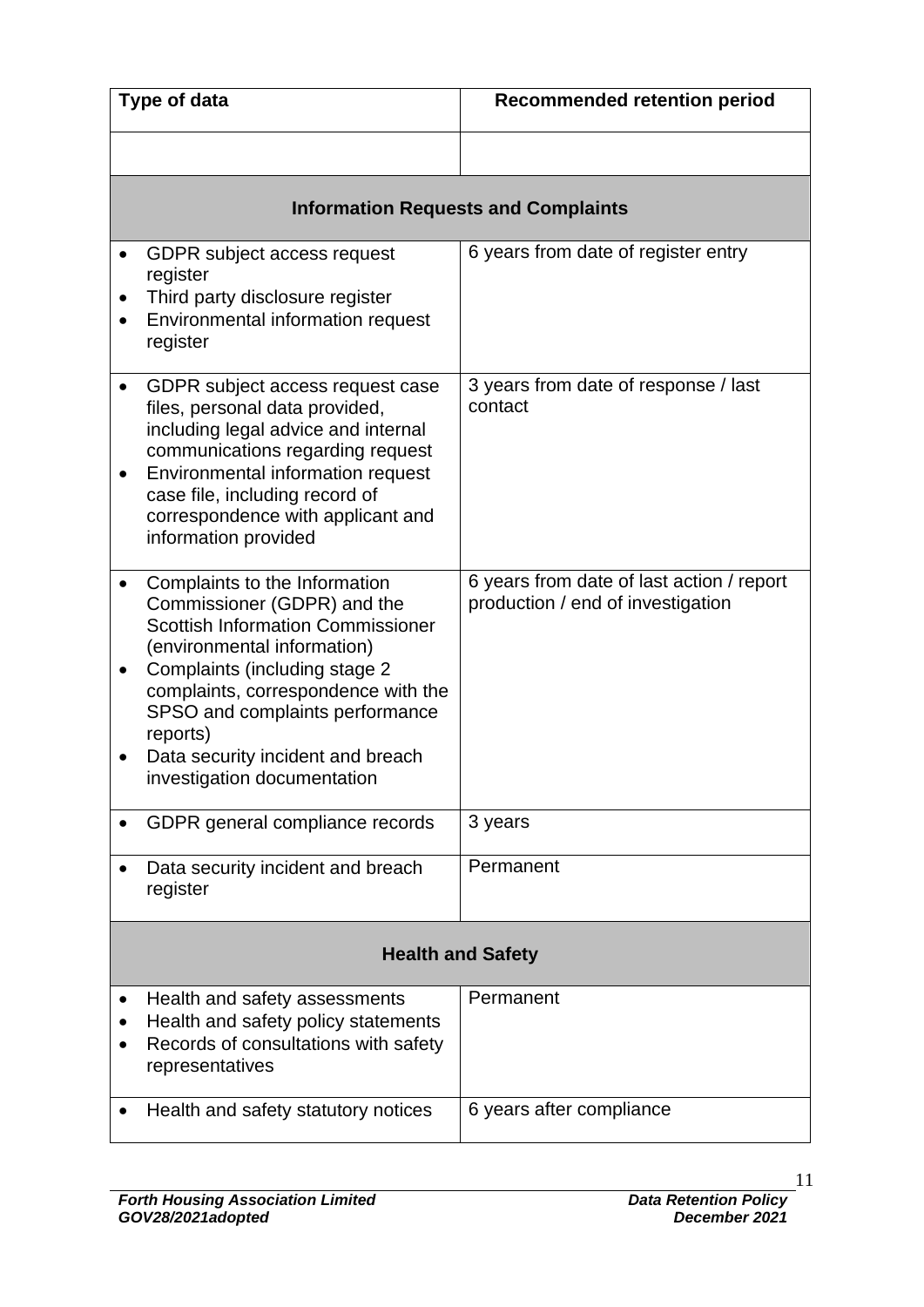|           | Type of data                                                                                                                                                                                                                                                                                                               | <b>Recommended retention period</b>                                                                                                                                                                                          |
|-----------|----------------------------------------------------------------------------------------------------------------------------------------------------------------------------------------------------------------------------------------------------------------------------------------------------------------------------|------------------------------------------------------------------------------------------------------------------------------------------------------------------------------------------------------------------------------|
|           | Records of reportable injuries,<br>diseases or dangerous occurrences,<br>including reportable incidents,<br>reportable diagnoses and injury<br>arising out of accident at work (and<br>associated investigations and the<br>accident book)                                                                                 | 5 years from date of the entry                                                                                                                                                                                               |
|           | Records of reportable injuries,<br>diseases or dangerous occurrences,<br>including reportable incidents,<br>reportable diagnoses and injury<br>arising out of accidents involving<br>children (and associated<br>investigations and the accident<br>book)                                                                  | Depends on the requirements of the<br>insurer (but minimum of 25 years)                                                                                                                                                      |
|           | Record of employees exposed to<br>asbestos dust, including health<br>records of each employee<br>Medical records and details of<br>biological tests under the Control of<br>Lead at Work Regulations<br>Medical records specified by the<br><b>Control of Substances Hazardous to</b><br><b>Health Regulations (COSHH)</b> | 40 years from the date of the last entry<br>made in the record                                                                                                                                                               |
| $\bullet$ | Records of monitoring of exposures<br>to hazardous substances (where<br>exposure monitoring is required<br>under COSHH)                                                                                                                                                                                                    | Where the record includes the personal<br>exposures of identifiable employees, 40<br>vears from the date of the last entry<br>made in the record<br>Otherwise, 5 years from the date of the<br>last entry made in the record |
|           | Records of tests and examinations<br>of control systems and protective<br>equipment under COSHH                                                                                                                                                                                                                            | 5 years from the date on which the<br>record was made                                                                                                                                                                        |
|           |                                                                                                                                                                                                                                                                                                                            | <b>Recruitment and Human Resources</b>                                                                                                                                                                                       |
|           | Rejected job applicant records,<br>including application letters or forms<br>(including equal opportunities<br>monitoring forms), CVs (including<br>copies of qualifications), references                                                                                                                                  | 6 months from date of notification of<br>rejection                                                                                                                                                                           |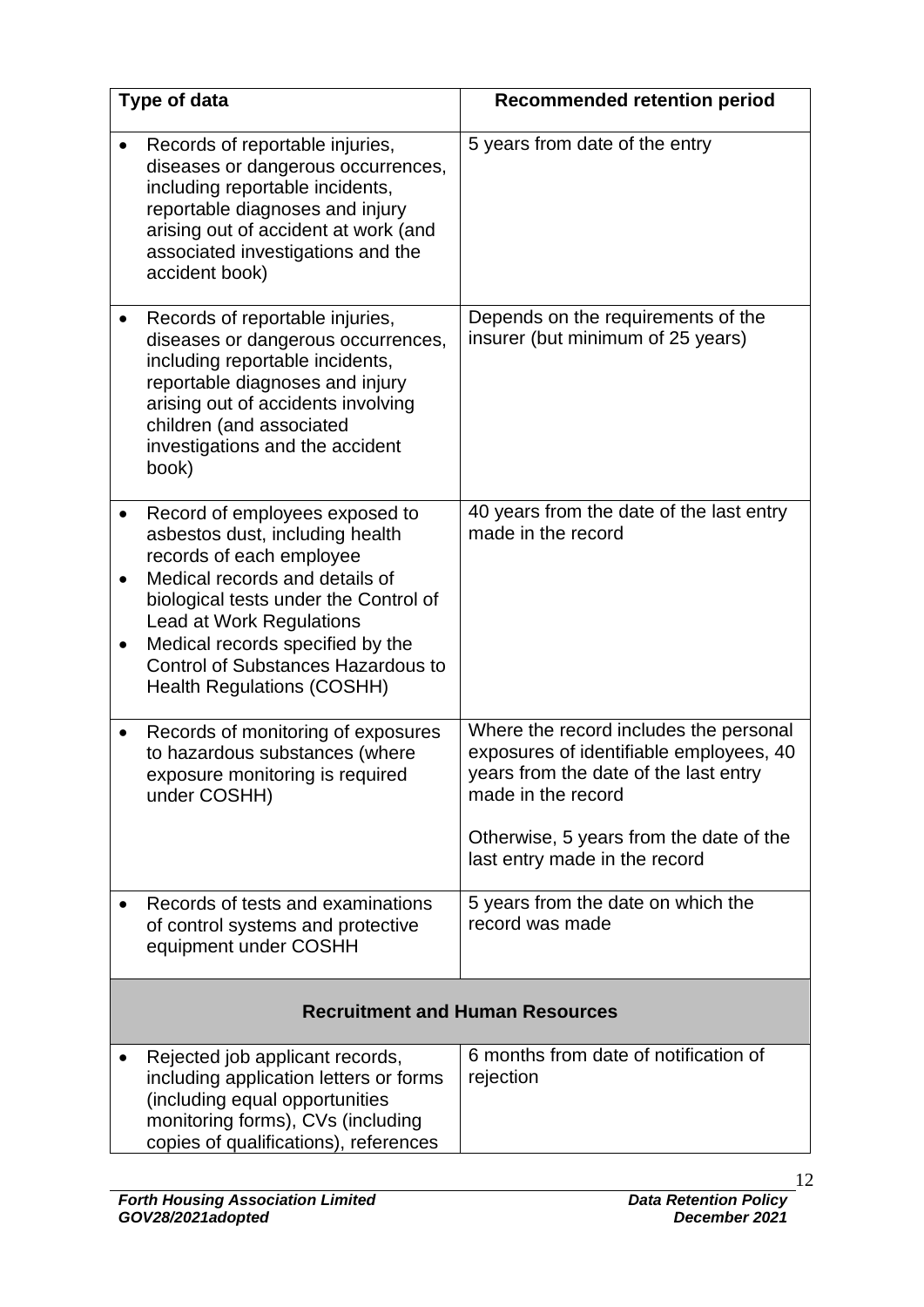| Type of data                                                                                                                                                                                                                                                                                                                                                | <b>Recommended retention period</b>                                                                                                                                                                                                                                                                                                                                                                      |
|-------------------------------------------------------------------------------------------------------------------------------------------------------------------------------------------------------------------------------------------------------------------------------------------------------------------------------------------------------------|----------------------------------------------------------------------------------------------------------------------------------------------------------------------------------------------------------------------------------------------------------------------------------------------------------------------------------------------------------------------------------------------------------|
| and other pre-employment checks,<br>interview notes, assessment and<br>psychometric test results and<br>correspondence concerning<br>application                                                                                                                                                                                                            |                                                                                                                                                                                                                                                                                                                                                                                                          |
| Application records of successful<br>candidates, including application<br>letters or forms (including equal<br>opportunities monitoring forms), CVs<br>(including copies of qualifications),<br>references and other pre-<br>employment checks, interview notes,<br>assessment and psychometric test<br>results and correspondence<br>concerning employment | 7 years from date of termination of<br>employment                                                                                                                                                                                                                                                                                                                                                        |
| Criminal records requirement<br>assessments for a particular post,<br>including criminal records<br>information forms, Disclosure<br>Scotland and PVG checks and<br>certificates                                                                                                                                                                            | 12 months after the assessment was<br>last used<br>All other information, as soon as<br>practicable after the check has been<br>completed and the outcome recorded,<br>unless the DPO assesses - in<br>exceptional circumstances - that<br>retention is relevant to the ongoing<br>employment relationship, in which case,<br>maximum retention period of 6 months<br>after the check has been completed |
| Copies of identification documents                                                                                                                                                                                                                                                                                                                          | 2 years from date of termination of<br>employment                                                                                                                                                                                                                                                                                                                                                        |
| Identification documents of foreign<br>nationals (including right to work)                                                                                                                                                                                                                                                                                  | 2.5 years from date of termination of<br>employment                                                                                                                                                                                                                                                                                                                                                      |
| Employment contracts, including<br>personnel and training records,<br>written particulars of employment<br>and changes to terms and conditions<br>of employment<br>Employee performance and conduct<br>records, probationary period<br>reviews, review meeting and<br>assessment interviews, appraisals<br>and evaluations and promotions and<br>demotions  | 7 years from date of termination of<br>employment                                                                                                                                                                                                                                                                                                                                                        |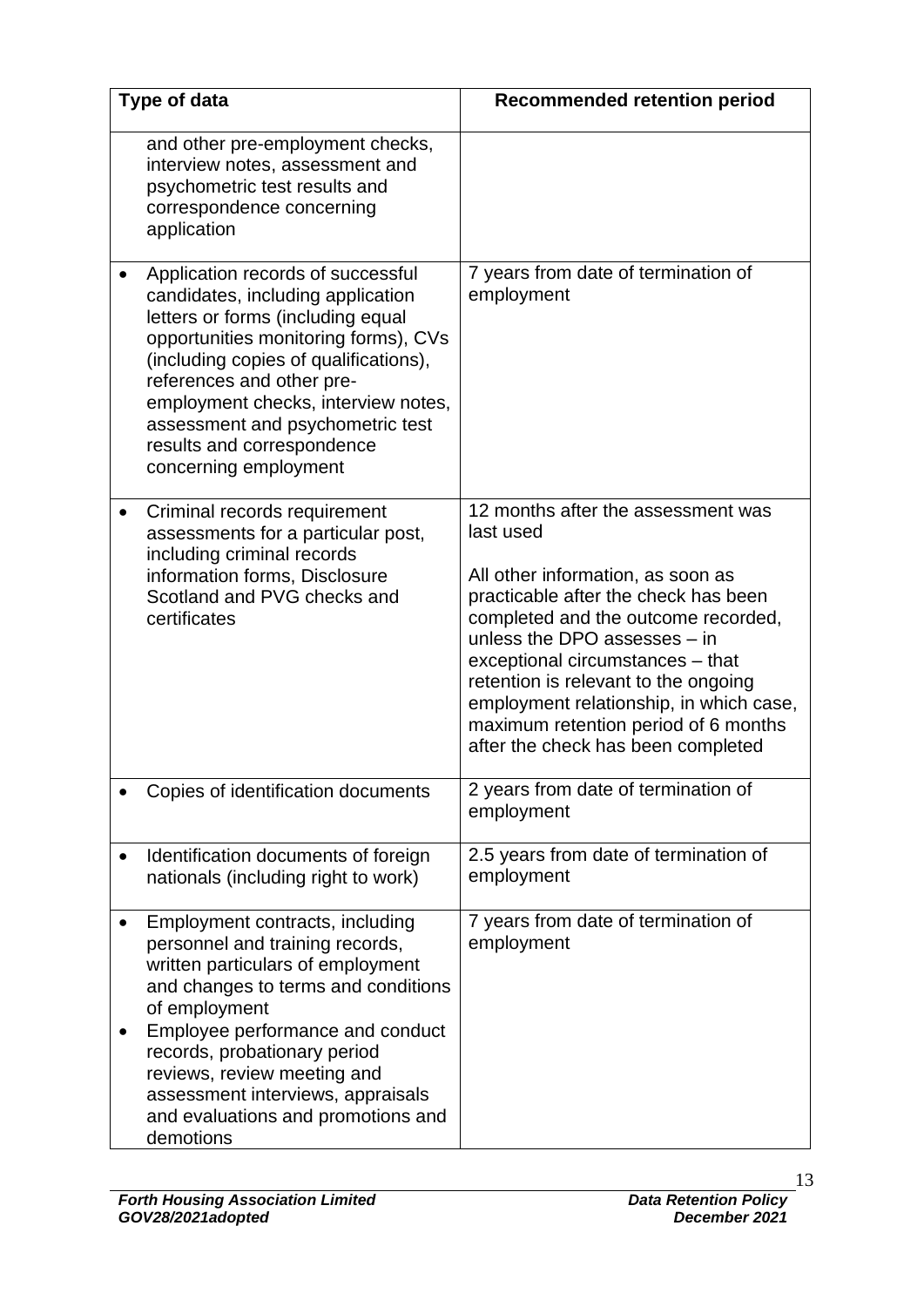| Type of data                                                                                                                                                                                                      | <b>Recommended retention period</b>                                                                                                                  |
|-------------------------------------------------------------------------------------------------------------------------------------------------------------------------------------------------------------------|------------------------------------------------------------------------------------------------------------------------------------------------------|
| Death benefit nomination and<br>revocation forms<br>Resignation, termination and<br>$\bullet$<br>retirement records<br>Grievances<br>Collective workforce agreements<br>Records concerning temporary<br>employees |                                                                                                                                                      |
| Disciplinary investigations, including<br>warnings                                                                                                                                                                | 6 months after conclusion of<br>investigation (at least 25 years in the<br>case of disciplinary warnings involving<br>children or vulnerable adults) |
| Records relating to and / or showing<br>compliance with Working Time<br>Regulations, including registration of<br>work and rest periods and working<br>time opt-out forms                                         | 3 years from the date on which the<br>record was made                                                                                                |
| Annual leave records<br>Sickness records<br>Records of return to work meetings<br>following sickness, maternity, etc.                                                                                             | 7 years after the end of the relevant<br>financial year                                                                                              |
| Trade union agreements                                                                                                                                                                                            | 10 years after ceasing to be effective                                                                                                               |
| Occupational health records                                                                                                                                                                                       | 40 years after completion of<br>assessment                                                                                                           |
| Redundancy records                                                                                                                                                                                                | 7 years from date of redundancy                                                                                                                      |

#### **Contracts and Procurement**

| <b>Transfer Agreement</b>                                                                                                                                                                                                                                         | 30 years after the date of stock transfer |
|-------------------------------------------------------------------------------------------------------------------------------------------------------------------------------------------------------------------------------------------------------------------|-------------------------------------------|
| Contracts executed under seal                                                                                                                                                                                                                                     | 20 years after the end of the contract    |
| Contracts for the supply of goods or<br>services, including professional<br>services<br>Documentation relating to small one-<br>off purchases of goods and services<br>where there is no continuing<br>maintenance or similar requirement<br>Licensing agreements | 6 years after the end of the contract     |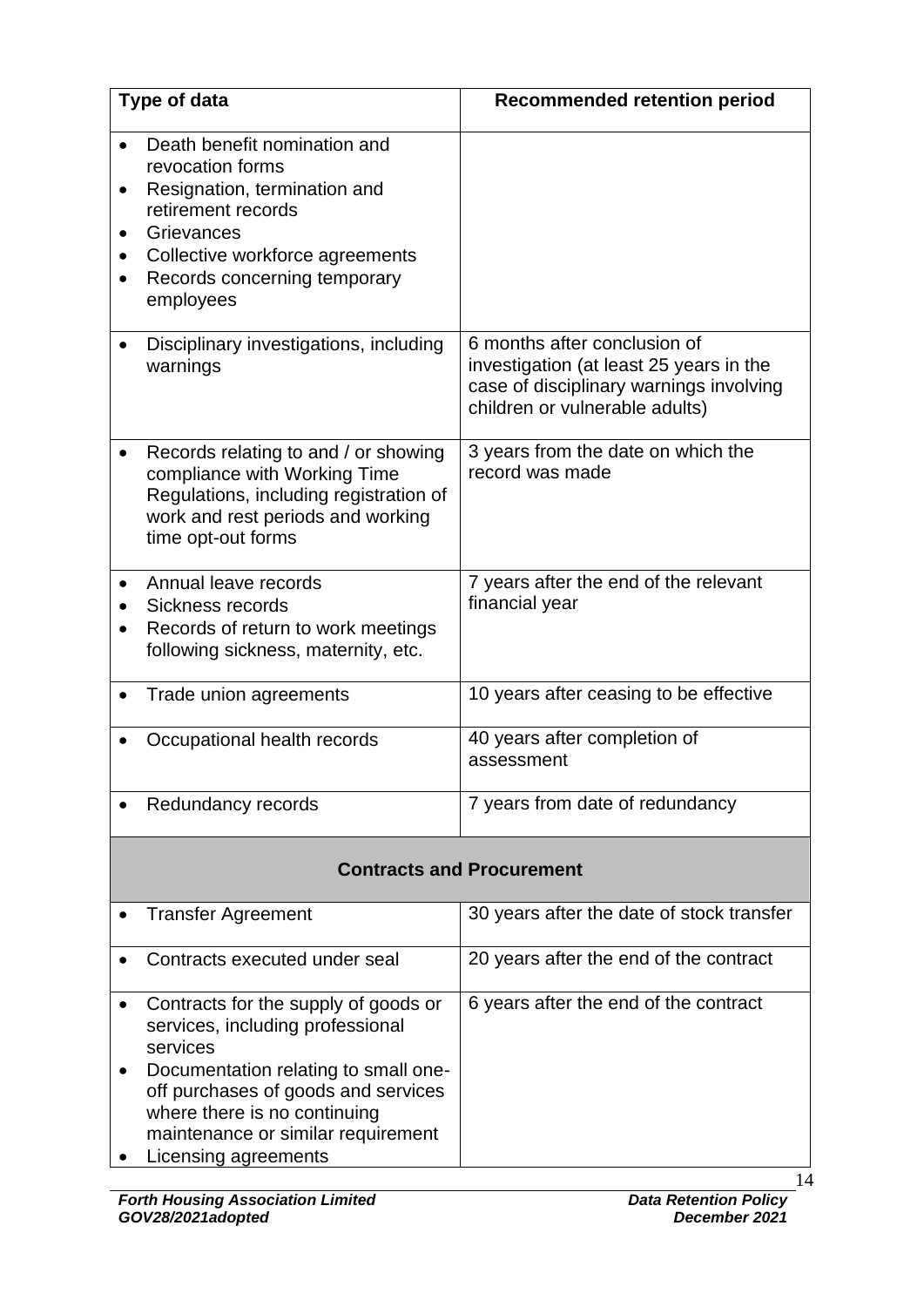| Type of data |                                                                                                            | <b>Recommended retention period</b>                                                                                                                                      |  |
|--------------|------------------------------------------------------------------------------------------------------------|--------------------------------------------------------------------------------------------------------------------------------------------------------------------------|--|
|              | Rental and hire purchase<br>agreements<br>Indemnities and guarantees                                       |                                                                                                                                                                          |  |
|              | Loan agreements<br>Right to buy sale documents                                                             | Permanent                                                                                                                                                                |  |
|              | Forms of tender                                                                                            | 6 years after notification of award<br>decision                                                                                                                          |  |
|              | Document relating to unsuccessful<br>tenderers                                                             | 3 years after contract award                                                                                                                                             |  |
|              | Documents relating to successful<br>tenderers                                                              | 6 years after the end of the contract                                                                                                                                    |  |
|              | <b>Property Records</b>                                                                                    |                                                                                                                                                                          |  |
|              | Leases and titles to property                                                                              | 20 years after the end of the lease /<br>ownership ceases                                                                                                                |  |
|              | Development documentation                                                                                  | 20 years after settlement of all issues                                                                                                                                  |  |
|              | Wayleaves, licences and servitudes                                                                         | 20 years after the rights that were<br>granted or received cease to exist                                                                                                |  |
|              | Planning and building control<br>permissions<br>Title searches undertaken prior to<br>purchase of property | 20 years after ownership ceases                                                                                                                                          |  |
|              | Property maintenance records                                                                               | During ownership of property or 5 years<br>after the maintenance works were<br>undertaken, depending on whether<br>ownership ceases before or after the 5<br>year period |  |
|              | Reports and professional opinions<br>on property-related matters                                           | 6 years after the report or professional<br>opinion was issued                                                                                                           |  |